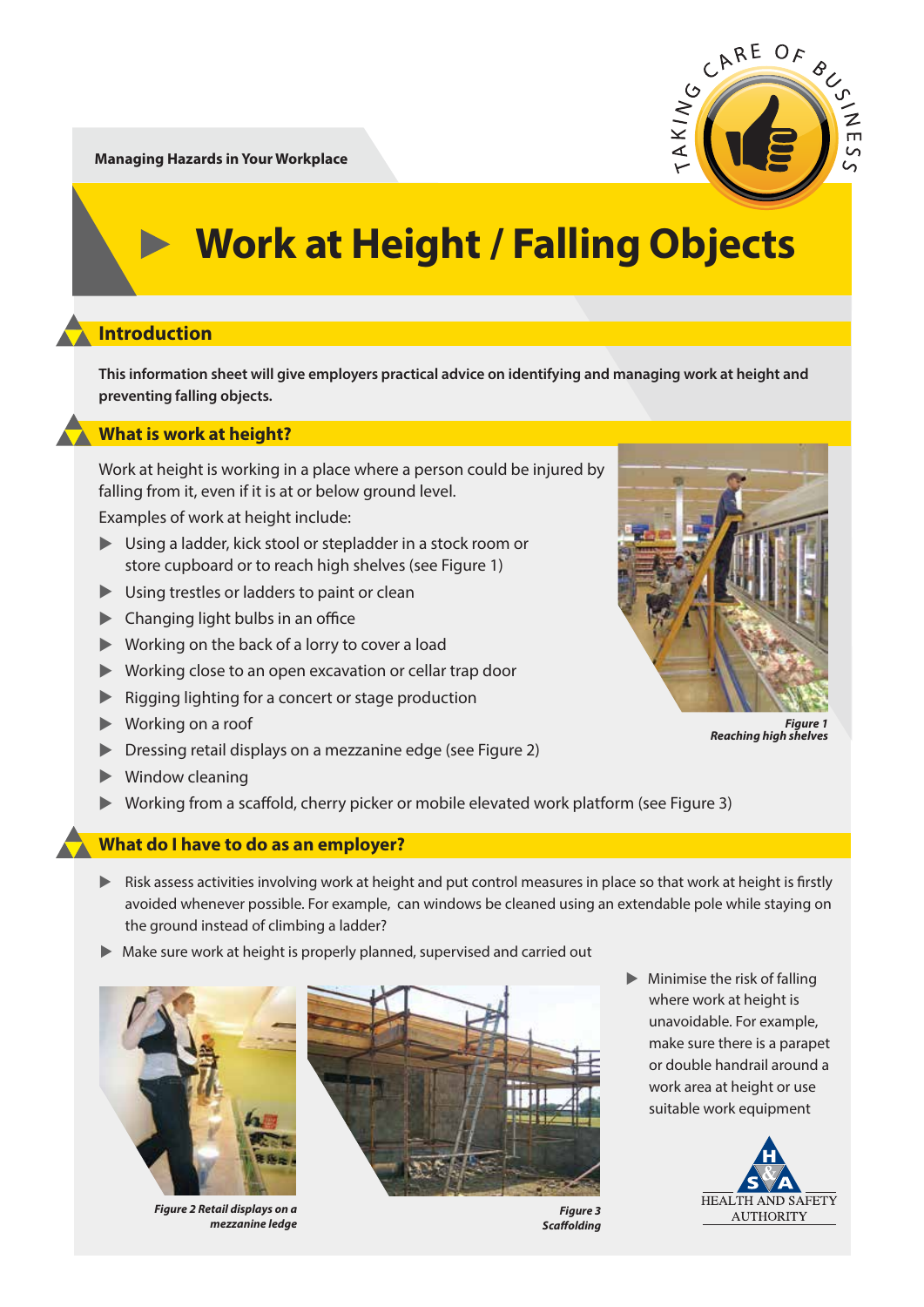

- ▲ Use suitable work equipment to minimise the distance someone could fall and the consequences of the fall e.g. safety nets, bean bags
- ▶ Make sure the place where work at height is done is safe and employees can get to it safely. Take account of weather conditions if the place is outdoors
- Instruct and train employees involved in work at height, for example in the safe use, storage and maintenance of personal protective equipment such as safety harnesses
- **Inspect equipment for work at height and keep records**
- **Control the risks from fragile surfaces and falling objects**

### **What do employees have to do?**

Employees also have responsibilities including:

- **EX** Co-operating with their employer in relation to carrying out work at height safely
- $\blacktriangleright$  Not being under the influence of any intoxicant such as alcohol or drugs
- ▶ Not behaving in a way that could endanger themselves or others
- ▶ Reporting any defects in the place of work, system of work, equipment etc.
- ▶ Using all machinery and equipment properly, including personal protective equipment



*Figure 4 Equipment for reaching work areas at height*

### **How do I carry out a risk assessment for work at height?**

- ▶ A risk assessment is a careful examination of what could cause harm to people. It allows you to put in place control measures for eliminating or minimising the risk of harm from working at height
- ▶ Document your risk assessment and any safe systems of work you have for organising and carrying out work at height
- ▶ Have procedures in place for selecting suitable work equipment for work at height

The extent of the control measures is determined by how serious the harm would be if no action was taken.

The employees involved in the work activity at height, and those who may be affected by the work, must be told about the hazards and the control measures to be used.

For some work at height activities it may be necessary to have emergency plans and procedures in place before work starts such as a rescue plan. For example if a fall arrest system is used a rescue plan must be in place in case an employee falls and becomes suspended.

### **How do I decide what work equipment is suitable for work at height?**

The choice of equipment will depend on the risk assessment. There is a wide range of work equipment suitable for different environments and different activities. Whatever equipment is selected it must be fit for purpose, in good condition and suitable for the activity and the environment.

Where possible you must choose equipment that protects all the people working at height in preference to equipment that protects them one by one, for example handrails around the edge of the work area at height instead of safety harnesses with lanyards.

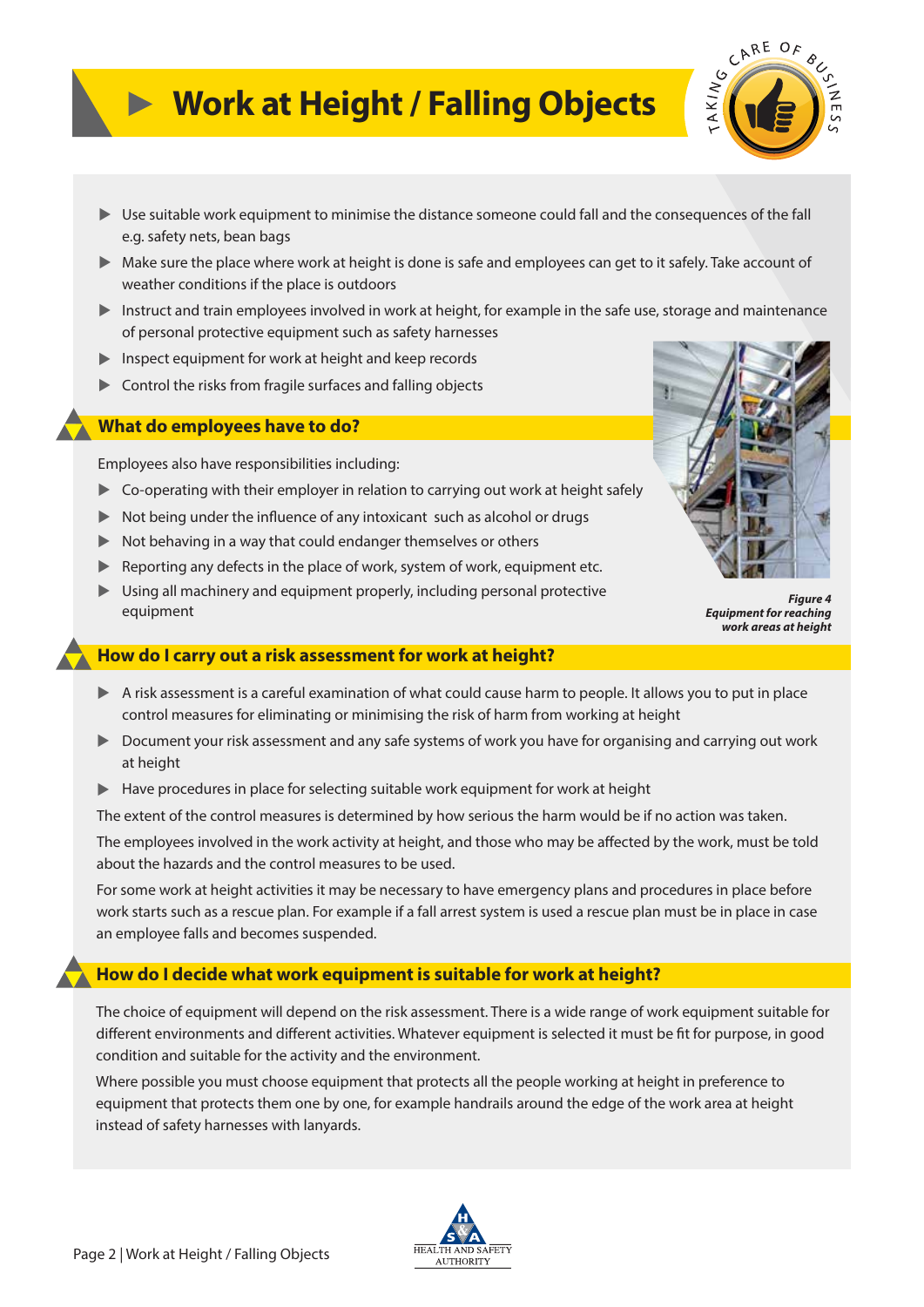

The choice of equipment has to be practical for the work environment including the ground conditions, and the type and duration of the task. Equipment chosen to access the work area at height will depend on the use (e.g. frequent use, bulky or heavy materials to be carried). Employees must not have to climb over guardrails or step over gaps to get to the work area.

Work equipment used for lifting people must have a thorough examination, (e.g. see Figure 5) which should be carried out by a competent person at least every six months. Accessories for attaching to lifting equipment such as slings or



*Figure 5 Boom hoist*

chains must also be examined every six months. All lifting equipment must be inspected weekly by the owner or user and records of these and all examinations must be kept. Proper maintenance is also essential in ensuring that equipment is safe to use.

### **Ladders**

Ladders are commonly used in most workplaces, but falls from ladders, and ladders collapsing or falling, account for many serious work related injuries each year. Ladders should only be used where the risk assessment shows other work equipment is not suitable and where the activity is light work, low risk and of short duration.

#### **Do's**

- Do a daily pre-use check
- Do secure the ladder
- $\triangleright$  Do set up on firm ground, never on a moveable surface e.g. pallets, blocks
- $\vee$  Do have a strong upper resting point
- Do have the ladder at a safe angle  $(1$  out for every 4 units up)
- Do use for short duration work only
- Do use for light work only
- $\triangleright$  Do grip the stiles while climbing

#### **Do not's**

- **★** Do not overreach: keep your belt buckle between the stiles and both feet on
- Do not carry out work which causes sideways loadings
- **<sup>◆</sup>** Do not work on the top three rungs, or the top two steps for stepladders
- **<sup>■</sup>** Do not straddle an A frame ladder
- **<sup>◆</sup>** Do not move a ladder while standing on the rungs
- **<sup>◆</sup>** Do not slide down the stiles
- $\boldsymbol{\ast}$  Do not extend a ladder while standing on the rungs

### **Other equipment**

Think about using work platforms with handrails on the steps and guardrails on the platform instead of ladders. Figure 7 gives an example of a work platform.





*Figure 6 Ladder use*